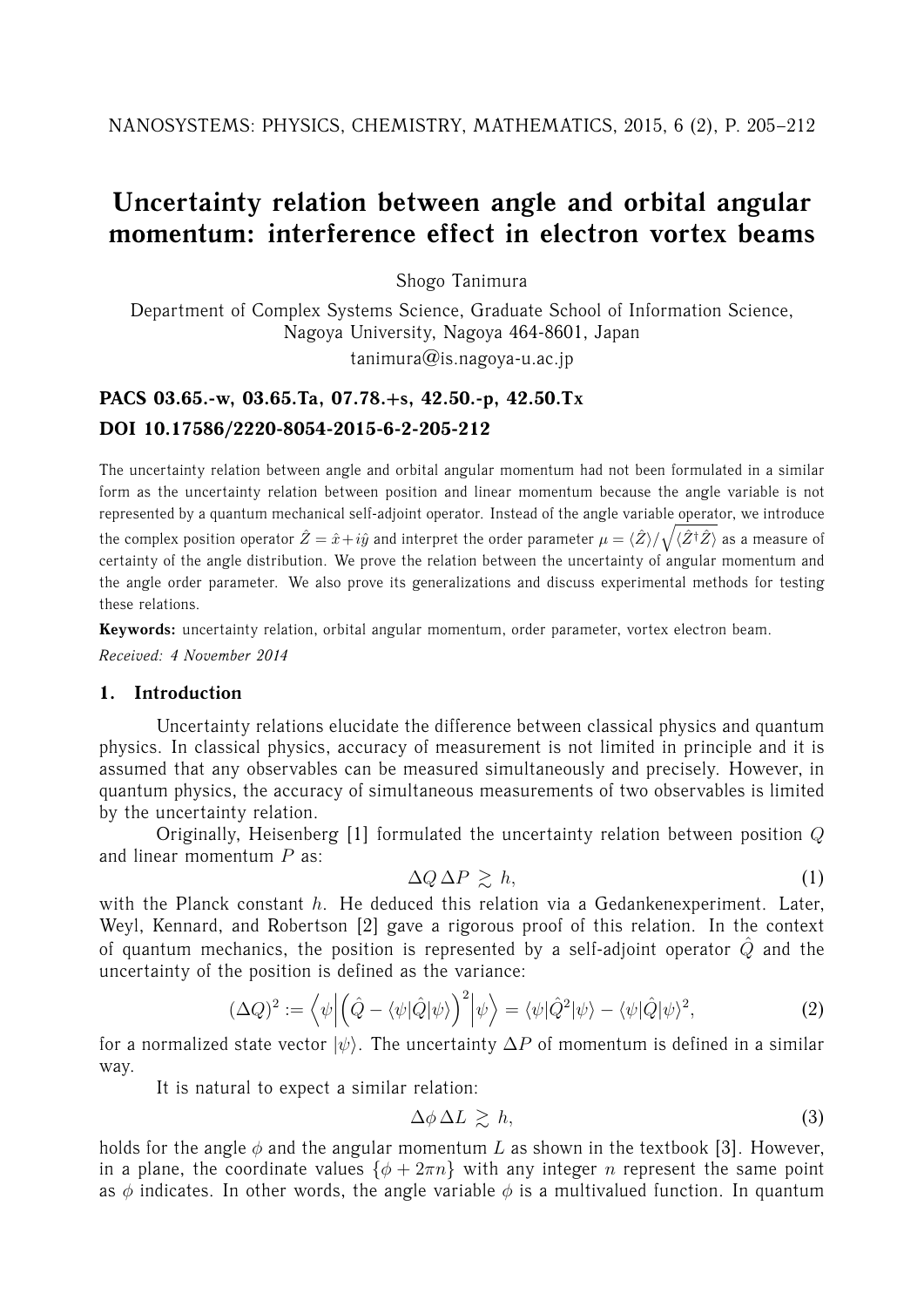mechanics, the spectrum of a self-adjoint operator should have one-to-one correspondence with the values of an observable. Hence, there is no self-adjoint operator  $\hat{\phi}$  corresponding to the multivalued angle variable  $\phi$ . Therefore, the angle uncertainty  $\Delta\phi$  cannot be defined as the position uncertainty  $\Delta Q$  was defined.

The uncertainty relation between angle and orbital angular momentum is a longstanding issue in physics. Many people have proposed other definitions of the angle uncertainty and have formulated several versions of the uncertainty relation between angle and angular momentum  $[4] - [9]$ . However, most of these relations treat a particle moving on a one-dimensional circle. They did not consider a particle moving in two- or threedimensional spaces. Thus, we do not yet have an angle-angular momentum uncertainty relation that is applicable for a realistic situation.

In this paper, we introduce the moment of position distribution in a plane, which is an arbitrary two-dimensional subspace in the configuration space of the particle. We propose to use the moment of position as an indicator of certainty or bias of angle distribution. The main results of this work are inequalities (27), (32), (36), which represent the uncertainty relation between the moments of position and the orbital angular momentum. Our results are applicable for a particle moving in configuration space having more than two dimensions.

# **2. Robertson inequality**

The Robertson inequality [2] is one formulation of general uncertainty relations. The Robertson inequality has a clear meaning and it is applicable to any kind of observable. Hence, it is regarded as the universal formulation of uncertainty relations. Although the Robertson inequality is well known and its proof is rather simple, here, we write its derivation to make a comparison with our uncertainty relation of the angle and angular momentum, which is derived in the next section.

For any vectors  $|\alpha\rangle$  and  $|\beta\rangle$  of a Hilbert space  $\mathcal{H}$ , the Schwarz inequality:

$$
\langle \alpha | \alpha \rangle \langle \beta | \beta \rangle \ge \left| \langle \alpha | \beta \rangle \right|^2, \tag{4}
$$

holds. The equality holds if and only if the two vectors  $|\alpha\rangle$  and  $|\beta\rangle$  are linearly dependent. Let  $\psi \in \mathcal{H}$  be an arbitrary normalized vector satisfying  $\langle \psi | \psi \rangle = 1$ . For self-adjoint operators  $\hat{A}$  and  $\hat{B}$  on  $\mathscr{H}$ , we set:

$$
\langle \hat{A} \rangle := \langle \psi | \hat{A} | \psi \rangle,\tag{5}
$$

$$
\Delta \hat{A} := \hat{A} - \langle \hat{A} \rangle \hat{I},\tag{6}
$$

$$
|\alpha\rangle := \Delta \hat{A} |\psi\rangle,\tag{7}
$$

$$
|\beta\rangle := \Delta \hat{B} |\psi\rangle,\tag{8}
$$

where  $\hat{I}$  is the identity operator on  $\mathcal{H}$ . Then, the Schwarz inequality (4) becomes:

$$
\langle \psi | (\Delta \hat{A})^2 | \psi \rangle \langle \psi | (\Delta \hat{B})^2 | \psi \rangle \ge \left| \langle \psi | \Delta \hat{A} \Delta \hat{B} | \psi \rangle \right|^2. \tag{9}
$$

The standard deviation of the observable  $\hat{A}$  is defined as:

$$
\sigma(\hat{A}) := \left( \langle \psi | (\Delta \hat{A})^2 | \psi \rangle \right)^{\frac{1}{2}}.
$$
\n(10)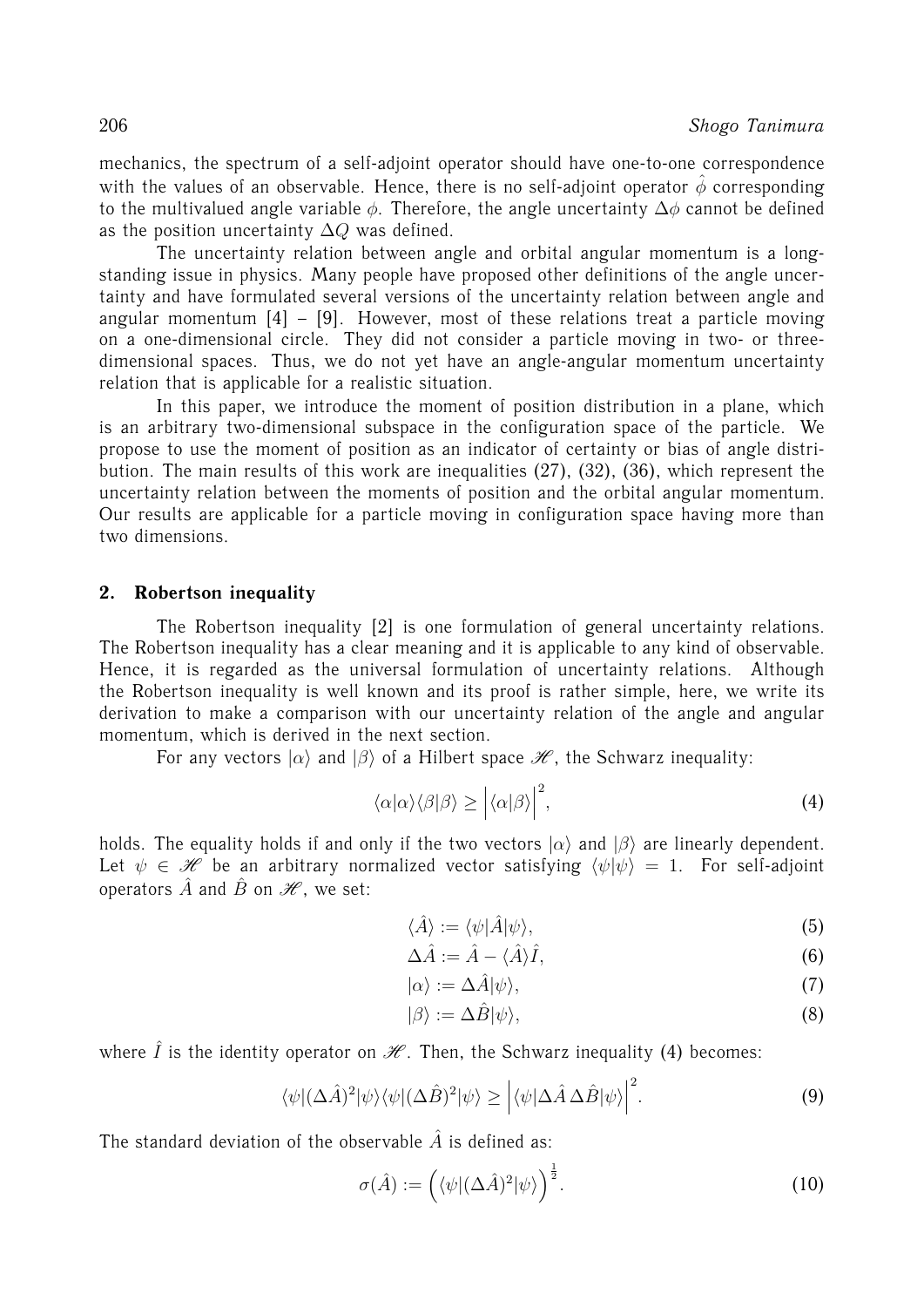Then, it is easy to see that:

$$
\Delta \hat{A} \Delta \hat{B} = \frac{1}{2} \left( \Delta \hat{A} \Delta \hat{B} + \Delta \hat{B} \Delta \hat{A} \right) + \frac{1}{2} \left( \Delta \hat{A} \Delta \hat{B} - \Delta \hat{B} \Delta \hat{A} \right)
$$
  
= 
$$
\frac{1}{2} \{ \Delta \hat{A}, \Delta \hat{B} \} + \frac{1}{2} [\Delta \hat{A}, \Delta \hat{B}].
$$
 (11)

Since  $\langle \psi | {\Delta \hat{A}, \Delta \hat{B}} | \psi \rangle$  is a real number and  $\langle \psi | {\Delta \hat{A}, \Delta \hat{B}} | \psi \rangle$  is a pure imaginary number, the right-hand side of (9) can be rewritten as:

$$
\left| \langle \psi | \Delta \hat{A} \Delta \hat{B} | \psi \rangle \right|^2 = \frac{1}{4} \langle \psi | \{ \Delta \hat{A}, \Delta \hat{B} \} | \psi \rangle^2 + \frac{1}{4} \left| \langle \psi | [\Delta \hat{A}, \Delta \hat{B}] | \psi \rangle \right|^2.
$$
 (12)

Moreover, we can see that:

$$
[\Delta \hat{A}, \Delta \hat{B}] = [\hat{A}, \hat{B}]. \tag{13}
$$

Therefore, (9) implies

$$
\sigma(\hat{A})^2 \sigma(\hat{B})^2 \geq \left| \langle \psi | \Delta \hat{A} \Delta \hat{B} | \psi \rangle \right|^2 = \frac{1}{4} \langle \psi | \{ \Delta \hat{A}, \Delta \hat{B} \} | \psi \rangle^2 + \frac{1}{4} \left| \langle \psi | [\Delta \hat{A}, \Delta \hat{B}] | \psi \rangle \right|^2
$$
  
 
$$
\geq \frac{1}{4} \left| \langle \psi | [\hat{A}, \hat{B}] | \psi \rangle \right|^2.
$$
 (14)

By taking squre roots of the both sides, we obtain the Robertson inequality:

$$
\sigma(\hat{A}) \cdot \sigma(\hat{B}) \ge \frac{1}{2} \left| \langle \psi | [\hat{A}, \hat{B}] | \psi \rangle \right|, \tag{15}
$$

which means that the two observables cannot have precise values simultaneously if  $\langle \psi | [\hat{A}, \hat{B}] | \psi \rangle \neq 0$ . On the other hand, the following quantity:

$$
C_s(\hat{A}, \hat{B}) := \frac{1}{2} \langle \psi | \{\Delta \hat{A}, \Delta \hat{B}\} | \psi \rangle = \frac{1}{2} \langle \psi | \{\Delta \hat{A}, \hat{B}\} | \psi \rangle = \frac{1}{2} \langle \psi | \{\hat{A}, \Delta \hat{B}\} | \psi \rangle
$$
  
= 
$$
\frac{1}{2} \langle \psi | \{\hat{A}, \hat{B}\} | \psi \rangle - \langle \psi | \hat{A} | \psi \rangle \langle \psi | \hat{B} | \psi \rangle,
$$
 (16)

is called the symmetrized covariance of  $\hat{A}$  and  $\hat{B}$ . Then, (14) can be rewritten as:

$$
\sigma(\hat{A})^2 \cdot \sigma(\hat{B})^2 \geq \left|C_s(\hat{A}, \hat{B})\right|^2 + \frac{1}{4} \left|\langle\psi|[\hat{A}, \hat{B}]|\psi\rangle\right|^2. \tag{17}
$$

Sometimes this is referred to as the Schrödinger inequality [10].

# **3. Angular order parameter and orbital angular momentum**

In this section, we show our main result. Let us consider a quantum mechanical particle in a configuration space whose dimensionality is equal to or larger than two. The system has four observables  $\hat{x}, \hat{y}, \hat{p}_x, \hat{p}_y$ , which satisfy the canonical commutation relations  $[\hat{x}_j, \hat{p}_k] = i\hbar \delta_{jk}$ . We introduce two operators:

$$
\hat{Z} := \hat{x} + i\hat{y}, \qquad \hat{L} := \hat{x}\hat{p}_y - \hat{y}\hat{p}_x.
$$
 (18)

The operator  $\hat{Z}$  is not self-adjoint but it is related to position of the particle. The self-adjoint operator  $\hat{L}$  is called the orbital angular momentum (OAM). They satisfy the following:

$$
[\hat{L}, \hat{Z}] = \hbar \hat{Z},\tag{19}
$$

and:

$$
[\hat{L}, \hat{Z}^n] = n\hbar \,\hat{Z}^n \tag{20}
$$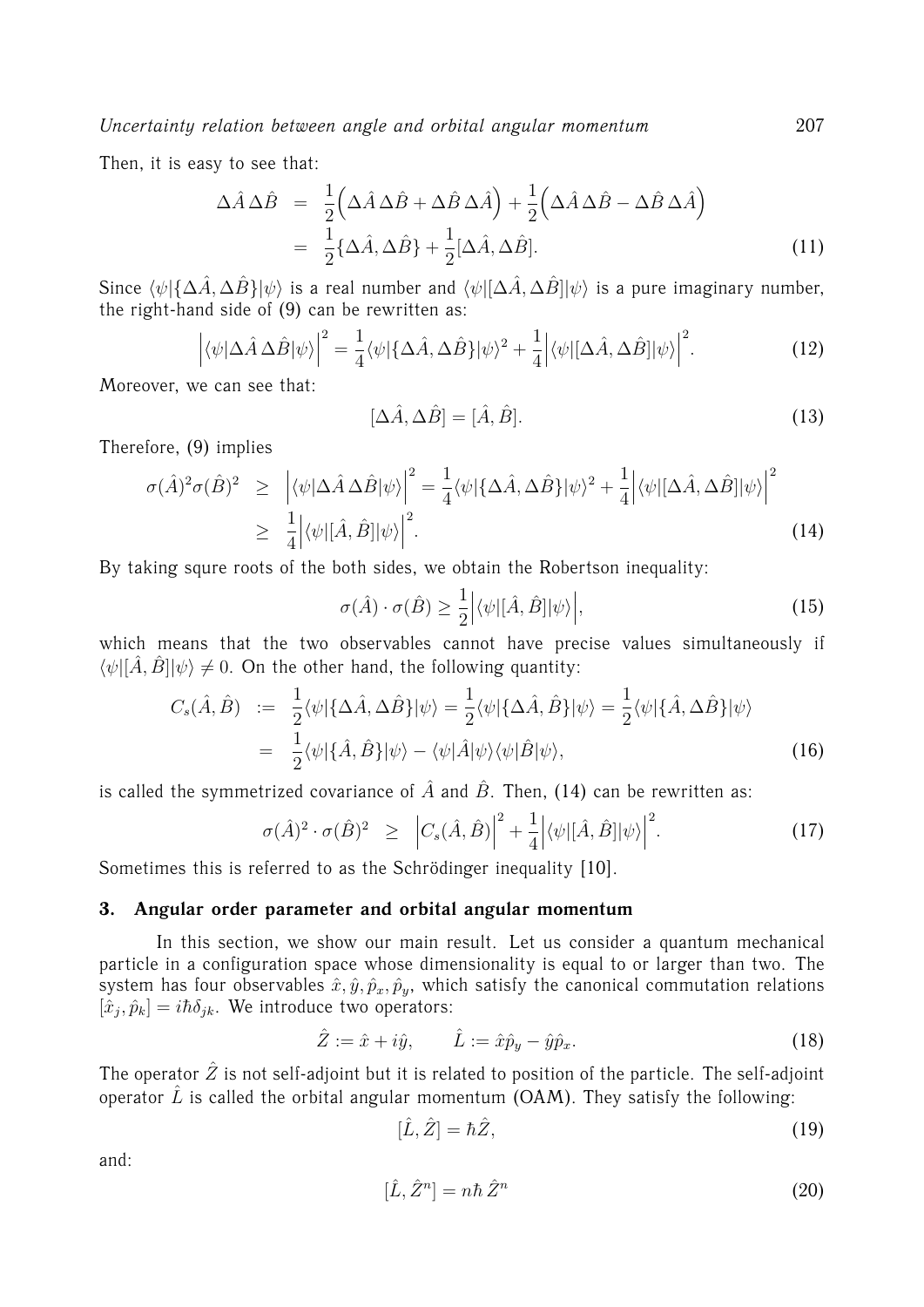for any natural number  $n = 1, 2, 3, \ldots$ . With a normalized vector  $\psi \in \mathcal{H}$  we define:

$$
\langle \hat{L} \rangle := \langle \psi | \hat{L} | \psi \rangle, \qquad \Delta \hat{L} := \hat{L} - \langle \hat{L} \rangle \hat{I}.
$$
 (21)

By substituting:

$$
|\alpha\rangle = \Delta \hat{L} |\psi\rangle, \qquad |\beta\rangle = \hat{Z} |\psi\rangle, \tag{22}
$$

into the Schwarz inequality (4) and by noting  $\langle\alpha|=\langle\psi|\Delta\hat{L}^{\dag}=\langle\psi|\Delta\hat{L}$  and  $\langle\beta|=\langle\psi|\hat{Z}^{\dag},$  we get:

$$
\langle \psi | (\Delta \hat{L})^2 | \psi \rangle \langle \psi | \hat{Z}^\dagger \hat{Z} | \psi \rangle \geq \left| \langle \psi | \Delta \hat{L} \hat{Z} | \psi \rangle \right|^2. \tag{23}
$$

Hence:

$$
\sqrt{\langle (\Delta \hat{L})^2 \rangle} \sqrt{\langle \hat{Z}^\dagger \hat{Z} \rangle} \ge \left| \langle \Delta \hat{L} \hat{Z} \rangle \right|.
$$
\n(24)

In a similar way, by substituting:

$$
|\alpha\rangle = \hat{Z}^{\dagger}|\psi\rangle, \qquad |\beta\rangle = \Delta \hat{L}|\psi\rangle, \tag{25}
$$

into (4), we get:

$$
\sqrt{\langle \hat{Z}\hat{Z}^{\dagger}\rangle}\sqrt{\langle (\Delta \hat{L})^2\rangle} \ge |\langle \hat{Z}\Delta \hat{L}\rangle|.
$$
\n(26)

Note that  $\hat{Z}\hat{Z}^{\dagger} = \hat{Z}^{\dagger}\hat{Z}$ . The triangle inequality  $|a| + |b| \geq |a-b|$  holds for any complex number a, b. The commutation relation (19) implies  $[\Delta \hat{L}, \hat{Z}] = [\hat{L}, \hat{Z}] = \hbar \hat{Z}$ . By adding (24) with  $(26)$  and multiplying  $1/2$ , we obtain:

$$
\sqrt{\langle (\Delta \hat{L})^2 \rangle} \sqrt{\langle \hat{Z}^\dagger \hat{Z} \rangle} \geq \frac{1}{2} \left\{ \left| \langle \Delta \hat{L} \hat{Z} \rangle \right| + \left| \langle \hat{Z} \Delta \hat{L} \rangle \right| \right\} \geq \frac{1}{2} \left\{ \left| \langle \Delta \hat{L} \hat{Z} - \hat{Z} \Delta \hat{L} \rangle \right| \right\} = \frac{1}{2} \hbar \left| \langle \hat{Z} \rangle \right|.
$$
 (27)

This is one of our main results.

By replacing the operator  $\hat{Z}$  with  $\hat{Z}^n$ , we can derive more general inequalities:

$$
\sqrt{\langle (\Delta \hat{L})^2 \rangle} \sqrt{\langle (\hat{Z}^\dagger \hat{Z})^n \rangle} \geq \frac{1}{2} n \hbar \left| \langle \hat{Z}^n \rangle \right| \qquad (n = 1, 2, 3, \dots), \tag{28}
$$

via a similar inference. The nonnegative number:

$$
\sigma(\hat{L}) := \sqrt{\langle \psi | (\Delta \hat{L})^2 | \psi \rangle} = \langle \psi | \hat{L}^2 | \psi \rangle - \langle \psi | \hat{L} | \psi \rangle^2, \tag{29}
$$

is the standard deviation of the orbital angular momentum. The complex number

$$
\langle \hat{Z}^n \rangle = \langle \psi | (\hat{x} + i\hat{y})^n | \psi \rangle = \iint_{-\infty}^{\infty} (x + iy)^n \left| \psi(x, y) \right|^2 dx dy \tag{30}
$$

is the *n-th moment* of probability density for the wave function  $\psi(x, y)$ <sup>1</sup>. If the probability density  $|\psi(x,y)|^2$  is rotationally invariant, all the moments vanish  $\langle \hat{Z}^n \rangle = 0$   $(n = 1, 2, 3, \dots).$ Conversely, if the system exhibits a nonvanishing moment  $\langle \hat{Z}^n \rangle \neq 0$  for some n, the probability density,  $|\psi(x, y)|^2$ , is not rotationally invariant. Hence, the expectation value

<sup>&</sup>lt;sup>1</sup>If the dimension of the configuration space is larger than two, it is necessary to use a suitable wave function  $\psi(x, y, x, \dots)$ .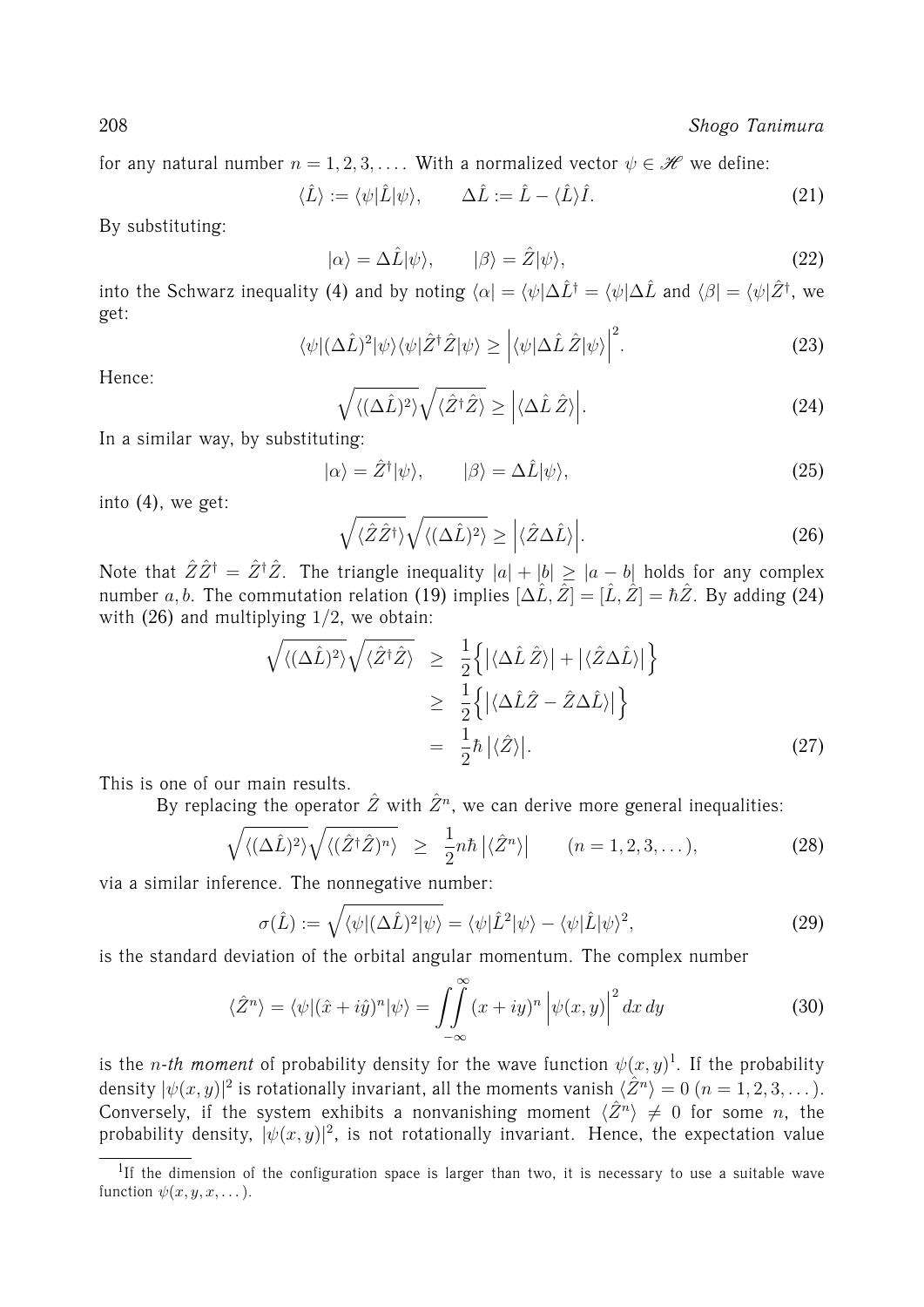$\langle \hat{Z}^n \rangle$  is interpreted as an order parameter to measure the degree of breaking of the rotational symmetry. The complex number:

$$
\mu_n := \frac{\langle \hat{Z}^n \rangle}{\sqrt{\langle (\hat{Z}^\dagger \hat{Z})^n \rangle}} = \frac{\langle (\hat{x} + i\hat{y})^n \rangle}{\sqrt{\langle (\hat{x}^2 + \hat{y}^2)^n \rangle}},\tag{31}
$$

is called the *normalized* n*-th moment of position distribution* or the *normalized angular order parameter*, which indicates bias or asymmetry of angular distribution of the particle. Then, we have:

$$
\sigma(\hat{L}) \ge \frac{1}{2}n\hbar \frac{\left|\langle\hat{Z}^n\rangle\right|}{\left\langle(\hat{Z}^\dagger\hat{Z})^n\rangle^{1/2}} = \frac{1}{2}n\hbar \left|\mu_n\right| \qquad (n = 1, 2, 3, \dots). \tag{32}
$$

This is the main result of our work. This inequality implies that if the uncertainty  $\sigma(\hat{L})$ of OAM is small, the normalized moment  $|\mu_n|$  must be small. In this case, the angular distribution is not strongly biased and hence the uncertainty of angle must be large.

However, if the uncertainty of angle is small, the angular distribution is strongly biased and hence, the normalized moment  $|\mu_n|$  becomes large, then the inequality (32) implies that the uncertainty  $\sigma(\hat{L})$  of OAM must become large.

## **4. Tighter inequality**

The necessary and sufficient conditions for the equality in (27) are the two equalities in (24), (26) and the other equality  $\langle \Delta \hat{L}\hat{Z}\rangle = -\langle \hat{Z}\Delta \hat{L}\rangle$ . Actually, there is no state vector satisfying these three conditions simultaneously, and hence, the equality in (27) is never attained. In this sense, the inequality (27) is not tight.

It is desirable to find a tighter inequality. For this purpose, we introduce self-adjoint operators:

$$
\hat{x}_n := \frac{1}{2} \left( \hat{Z}^n + \hat{Z}^{\dagger n} \right) \qquad \hat{y}_n := \frac{1}{2i} \left( \hat{Z}^n - \hat{Z}^{\dagger n} \right),\tag{33}
$$

for  $n = 1, 2, 3, \ldots$ . Then, we have:

$$
\hat{Z}^n = (\hat{x} + i\hat{y})^n = \hat{x}_n + i\hat{y}_n.
$$
\n(34)

Using these, it is easy to see that:

$$
\Delta \hat{L} \hat{Z}^n = \frac{1}{2} \{ \Delta \hat{L}, \hat{Z}^n \} + \frac{1}{2} \left[ \Delta \hat{L}, \hat{Z}^n \right] \n= \frac{1}{2} \{ \Delta \hat{L}, (\hat{x}_n + i\hat{y}_n) \} + \frac{1}{2} n \hbar \hat{Z}^n \n= \frac{1}{2} \{ \Delta \hat{L}, \hat{x}_n \} + i \frac{1}{2} \{ \Delta \hat{L}, \hat{y}_n \} + \frac{1}{2} n \hbar (\hat{x}_n + i\hat{y}_n).
$$
\n(35)

Hence, (23) is equivalent to:

$$
\langle (\Delta \hat{L})^2 \rangle \cdot \langle \hat{Z}^\dagger \hat{Z} \rangle \geq \left| \frac{1}{2} \langle \{ \Delta \hat{L}, \hat{x}_n \} \rangle + \frac{1}{2} n \hbar \langle \hat{x}_n \rangle \right|^2 + \left| \frac{1}{2} \langle \{ \Delta \hat{L}, \hat{y}_n \} \rangle + \frac{1}{2} n \hbar \langle \hat{y}_n \rangle \right|^2
$$
  

$$
= \left| C_s(\hat{L}, \hat{x}_n) + \frac{1}{2} n \hbar \langle \hat{x}_n \rangle \right|^2 + \left| C_s(\hat{L}, \hat{y}_n) + \frac{1}{2} n \hbar \langle \hat{y}_n \rangle \right|^2.
$$
 (36)

This is the tightest inequality whose equality can be attained. However, the equality holds if and only if the state is an eigenstate of  $\hat{L}$ . In this case, both sides of (36) are zero.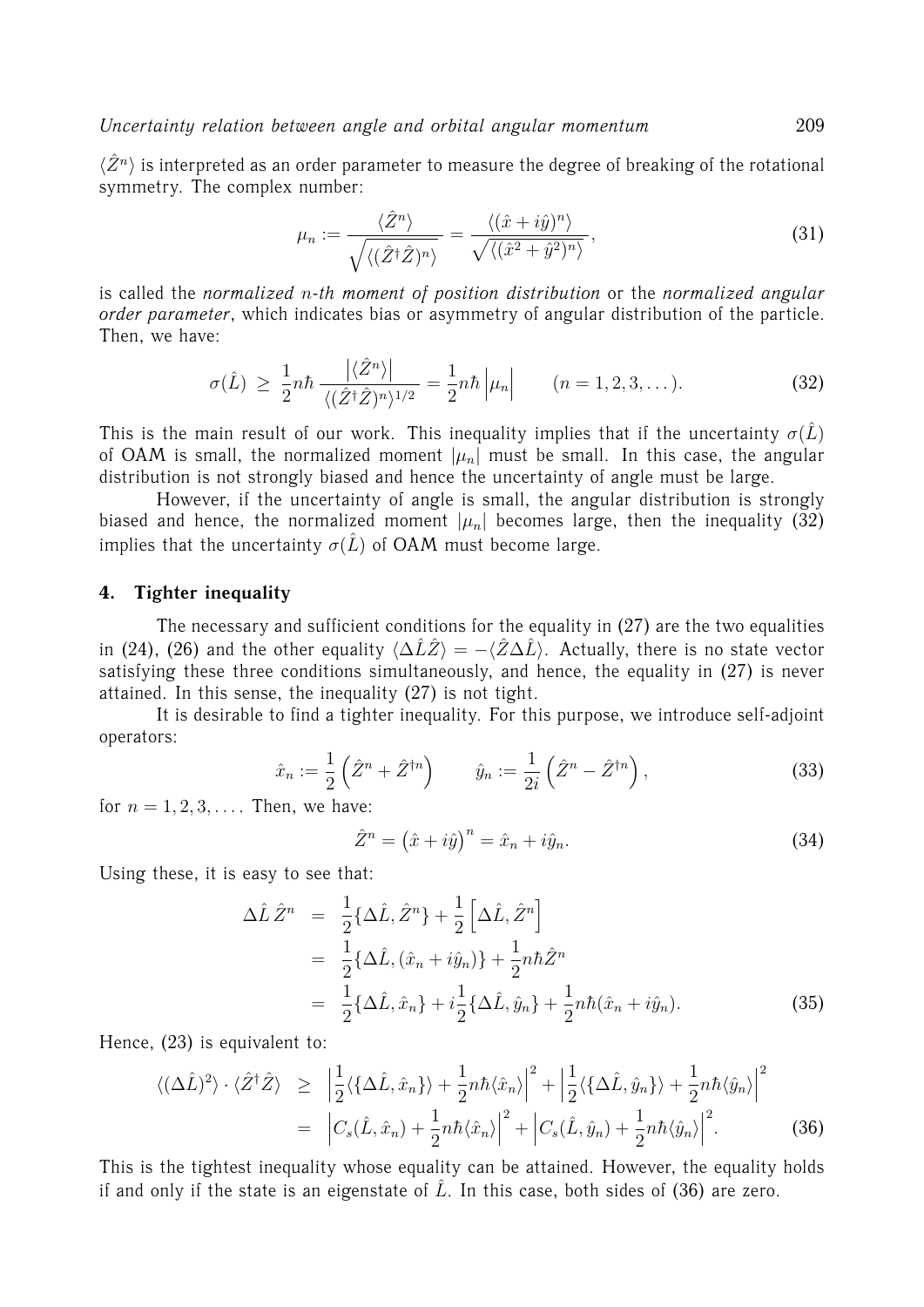# **5. Experimental realization**

We have formulated the uncertainty relations (27), (32), (36). In order to test these relations, we need to have a method for controlling and measuring angular momenta of particles.

In optics, there is a method for controlling and measuring angular momenta of photons. Franke-Arnold and Padgett *et al.* [11, 12] have tested the uncertainty relation of Judge [4] and Berbett, Pegg [7], by using an analyzer of photon angular momentum.

Uchida and Tonomura [13] first made a coherent electron beam carrying nonzero orbital angular momentum. Such electron beam has a wave front whose shape looks like a vortex. Verbeeck *et al.* [14] and McMorran *et al.* [15] developed fork-shaped diffraction gratings, which control orbital angular momenta of electrons. They observed circularly symmetric diffraction patterns for eigenstates of orbital angular momentum. Thus, they verified that the uncertainty in angular distribution was maximum when the uncertainty of angular momentum was minimum.

Recently, Hasegawa and Saitoh *et al.* [16, 17] made a superposition of two coherent electron beams carrying different angular momenta. As a result, they produced a quantum state that has an uncertain orbital angular momentum. They observed an interference pattern that was circularly asymmetric. Thus, they verified that the uncertainty in angular distribution became smaller when the uncertainty of angular momentum became larger. Yet, quantitative analysis of the uncertainty relation was not performed in experiments using electrons.

# **6. Generalization**

The angular momentum  $\hat{L}$  is a generator of rotational transformations, which transform the angle variable  $(\hat{x} + i\hat{y})/\sqrt{\hat{x}^2 + \hat{y}^2}$ . A nonzero value of the order parameter  $\mu\,=\,\langle\hat x + i\hat y\rangle/\sqrt{\langle\hat x^2 + \hat y^2\rangle}$  indicates breaking of rotational symmetry, or certainty of the angle distribution, which accompanies uncertainty of the angular momentum. The relation between the angle order parameter and the uncertainty of the angular momentum is expressed by the inequality (32).

This kind of relation between a symmetry generator and a symmetry-breaking order parameter can be formulated in a more general form. Suppose that we have a self-adjoint operator  $\hat{G}$ , which is a generator of symmetry transformations and is called charge. Also, suppose that we have another operator,  $\hat{\phi}$ . It is not necessary to assume that  $\hat{\phi}$  is a self-adjoint operator. Then, the inequality:

$$
\sigma(\hat{G}) \ge \frac{|\langle [\hat{G}, \hat{\Phi}] \rangle|}{\sqrt{\langle \hat{\Phi}^{\dagger} \hat{\Phi} \rangle} + \sqrt{\langle \hat{\Phi} \hat{\Phi}^{\dagger} \rangle}},\tag{37}
$$

holds. The expectation value  $\langle [\hat{G}, \hat{\Phi}] \rangle = \langle \psi | [\hat{G}, \hat{\Phi}] | \psi \rangle$  is taken with respect to a state  $|\psi\rangle$ . This is a generalization of (27) and its proof is straightforward.

On the left-hand side of (37), the standard deviation  $\sigma(\hat{G})$  measures uncertainty of the charge, while on the right-hand side of (37), the commutator  $[\hat{G}, \hat{\Phi}]$  represents transformation of  $\hat{\Phi}$  by  $\hat{G}$ . If the state  $|\psi\rangle$  is invariant under the transformation generated by  $\hat{G}$ , then  $\langle \psi | [\hat{G}, \hat{\Phi}] | \psi \rangle = 0$ . If the order parameter  $\langle [\hat{G}, \hat{\Phi}] \rangle$  exhibits a nonzero value, then the state is not invariant and the uncertainty of the charge must satisfy inequality (37).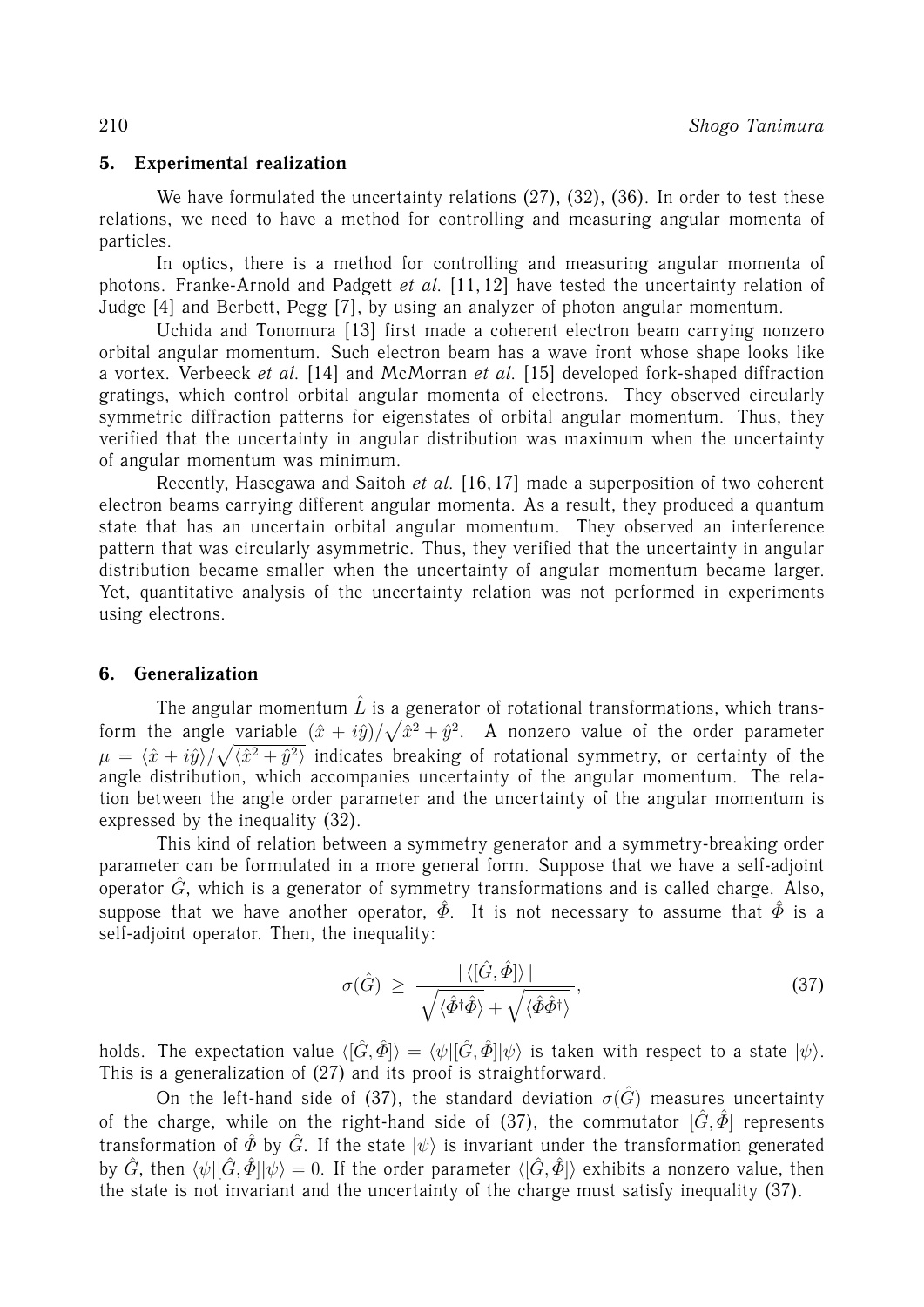This formulation is applicable to the uncertainty relation between the particle number and the phase. In this case, we take  $\hat{G} = \hat{a}^\dagger \hat{a}$  and  $\hat{\Phi} = \hat{a}$ , with the creation and annihilation operators  $\hat{a}^{\dagger}$  and  $\hat{a}$ .

This formulation is applicable also to the complementarity relation [18] between the particle and wave natures.

## **7. Summary**

The uncertainty relation between angle and orbital angular momentum does not have a formulation similar to the uncertainty relation between position and linear momentum. The angle variable is not represented by a quantum mechanical self-adjoint operator, although the other observables are represented by self-adjoint operators. We reviewed the general formulation of the uncertainty relation between noncommutative observables, which was proved by Robertson. Instead of the angle variable operator, we introduced the complex position operator  $\hat{Z} = \hat{x}+i\hat{y}$  and interpreted the order parameter  $\mu=\langle\hat{Z}\rangle/\sqrt{\langle\hat{Z}^\dagger\hat{Z}\rangle}$ as a measure of certainty of angle distribution. Then, we have proven relation  $(27)$  between the uncertainty of angular momentum and the certainty of angle. We proved relations (32),

which are generalizations to higher moments of angular distribution  $\mu_n = \langle \hat{Z}^n \rangle / \sqrt{\langle (\hat{Z}^\dagger \hat{Z})^n \rangle}.$ We proved also the tightest inequality (36). A theoretical generalization to the uncertainty relation (37) between a symmetry generator and an order parameter was shown. Methods for controlling angular momenta of photons and electrons were discussed. Quantitative experimental tests of the relations will be discussed in future publications.

In this paper, we considered uncertainties of values of observables that are inherent in quantum states. However, we did not consider measurement process of observables. An actual measurement process involves measurement error and causes disturbance on the state of the measured system. Ozawa [19] formulated a quantitative relation between the measurement error and the disturbance. Branciard [20] established the tightest inequality that the error and the disturbance obey. We do not yet know this kind of error-disturbance relation for the angle and angular momentum.

Hayashi [21] formulated quantum estimation theory for the group action, which can be regarded as a generalization of the problem that was considered in our work. This aspect warrants further investigation.

#### **Acknowledgements**

The author thanks Keisuke Watanabe, who discussed with me the tighter version of the uncertainty inequality, Eq. (36). He thanks Prof. Katsuhiro Nakamura and Prof. Davron Matrasulov for their warm hospitality for supporting his stays in Uzbekistan. This manuscript is written as a part of the proceedings of the workshop, Wave dynamics in low-dimensional branched structures, held during September 23–24, 2014 in Tashkent, Uzbekistan. This work is financially supported by the Grant-in-Aid for Scientific Research of Japan Society for the Promotion of Science, Grant No. 26400417.

#### **References**

- [1] Heisenberg W. Über den anschaulichen Inhalt der quantentheoretischen Kinematik und Mechanik. Z. *Physik*, **43**, P. 172 (1927).
- [2] Robertson H.P. The uncertainty principle. *Phys. Rev.*, **34**, P. 163 (1929).
- [3] Schiff L.I. *Quantum Mechanics*, 3rd edition, McGraw-Hill (1968).
- [4] Judge D. On the uncertainty relation for  $L_z$  and  $\varphi$ . *Phys. Lett.*, **5**, P. 189 (1963).